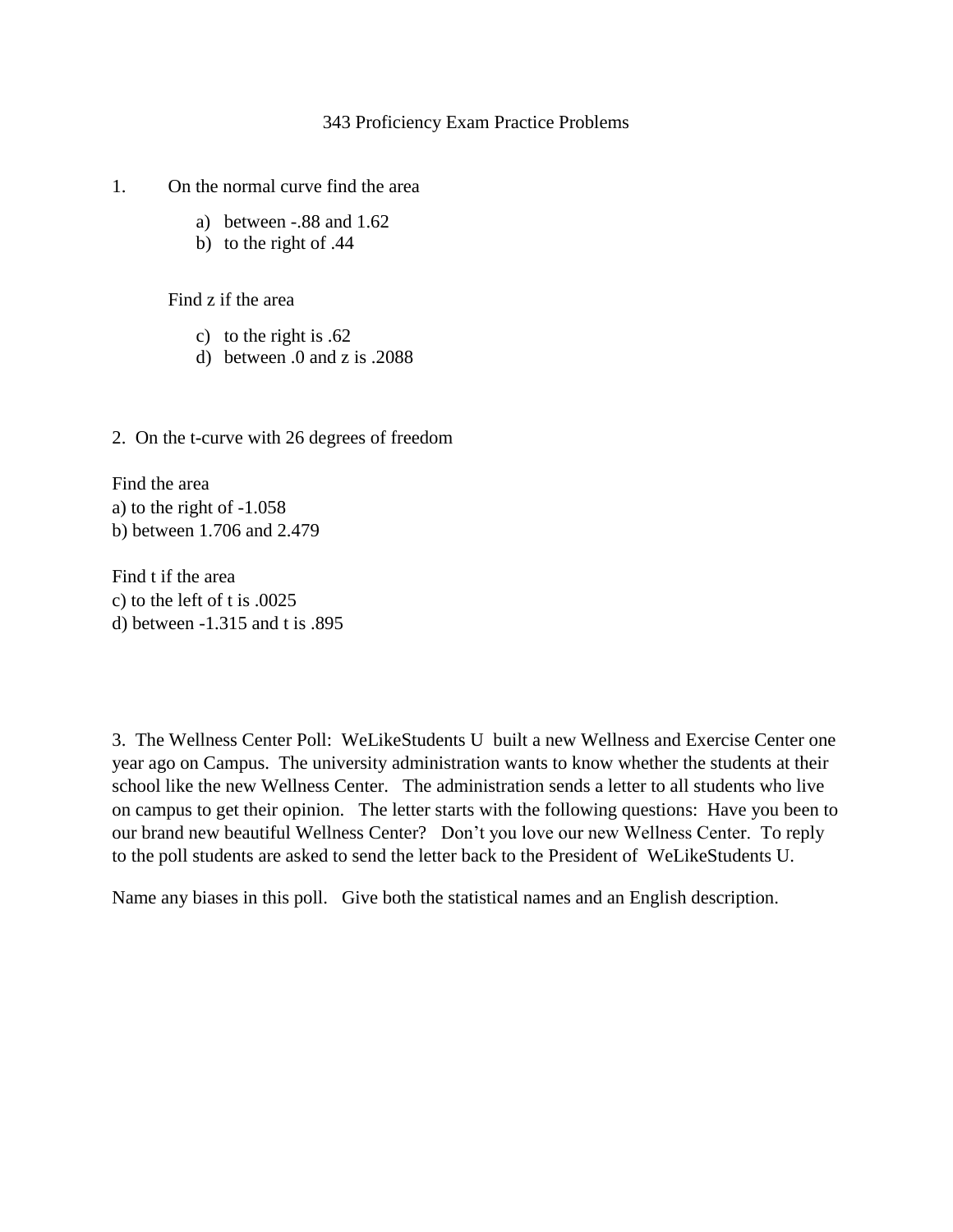4. A statistics professor is interested in the price of statistics textbooks. In a sample of 20 statistics books the average price was \$145 with a standard deviation of \$20. Find an 80% tconfidence interval for  $\mu$  the true average price of a statistics textbook.

4.a) Is \$155 too high for the true average price of a statistics textbook? Explain.

5. A loyal McDonald's customer wants to know how many French fries are in a box of Super Sized fries to within 2 fries with 99% probability. If the SD for the number of fries in Super Sized boxes is 9, how many French fry boxes must be checked?

6. A tomato juice manufacturer wants to add spicy tomato juice to the products it sells. To make the juice spicy, it must add precisely one half teaspoon of pepper to a can of tomato juice. If it adds more it will be too spicy and if adds less than one half teaspoon of pepper it will not be spicy enough. The manufacturer has a machine which is known to have a standard deviation of .1 teaspoons for putting in pepper. A sample of 20 cans averages .55 teaspoons of pepper to it. At level of significance .01 has the correct amount of spice been added? Do a One Sample Ztest.

6.a) What is your conclusion in English?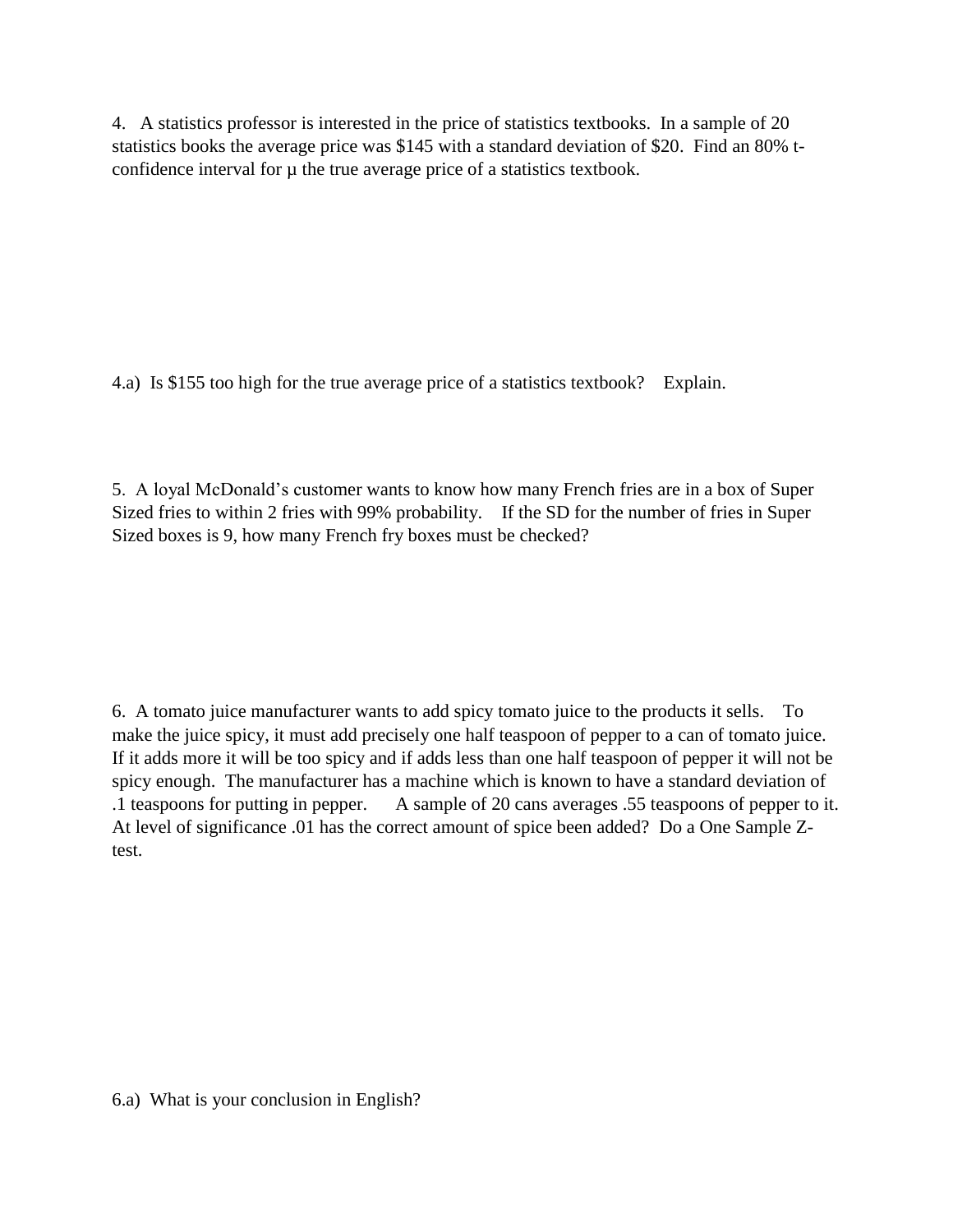7. The US Chamber of Commerce believes that 30% of Americans like to go to Starbucks. In a random sample of 100 Americans 25 of them like to go to Starbucks. With  $\alpha = .10$  is the Chamber of Commerce correct?

Is this a One Sample Z-test, a One Sample t-test, or a One Sample Test for Proportion (= a One Sample Binomial Test? (You do not have to carry out the test.)

8. Past experience indicates that the standard deviation for the number of bathing suits owned by teenagers is 3 in both California and Florida. A movie agent claims that the mean number of bathing suits is higher in California than in Florida. A sample of 20 California teenagers owned on average 7 bathing suites, while 20 Florida teenagers averaged 5 bathing suites owned. At  $\alpha$  = .025 what is your opinion? Do a Two Sample Z-test.

9. Santa Claus needs to know who has more toys, boys or girls. A sample of 20 boys had an average of 60 toys with a standard deviation of 10 toys, while a sample of 25 girls averaged 40 toys with an SD of 15. Carry out a Two Sample t-test at  $\alpha = 01$ .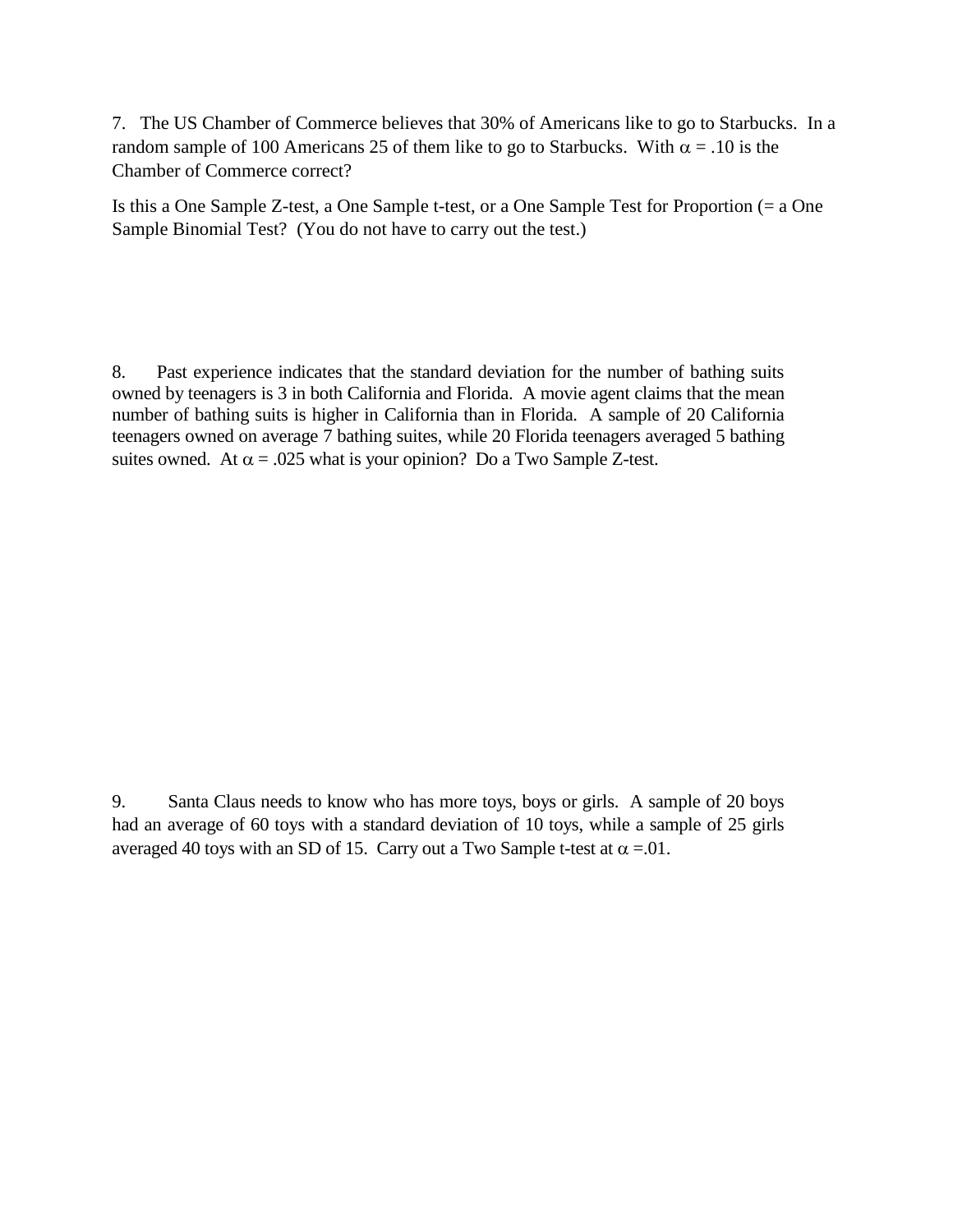10. In the northern hemisphere is the correlation between temperature and latitude negative, zero or positive?

11. Find the correlation, the regression line and either the root mean square error or the standard error of estimate for the following pairs of data.

| X | Y  |
|---|----|
| 2 | 33 |
| 4 | 17 |
| 5 | 30 |
| 5 | 34 |
| 6 | 21 |
| 8 | 45 |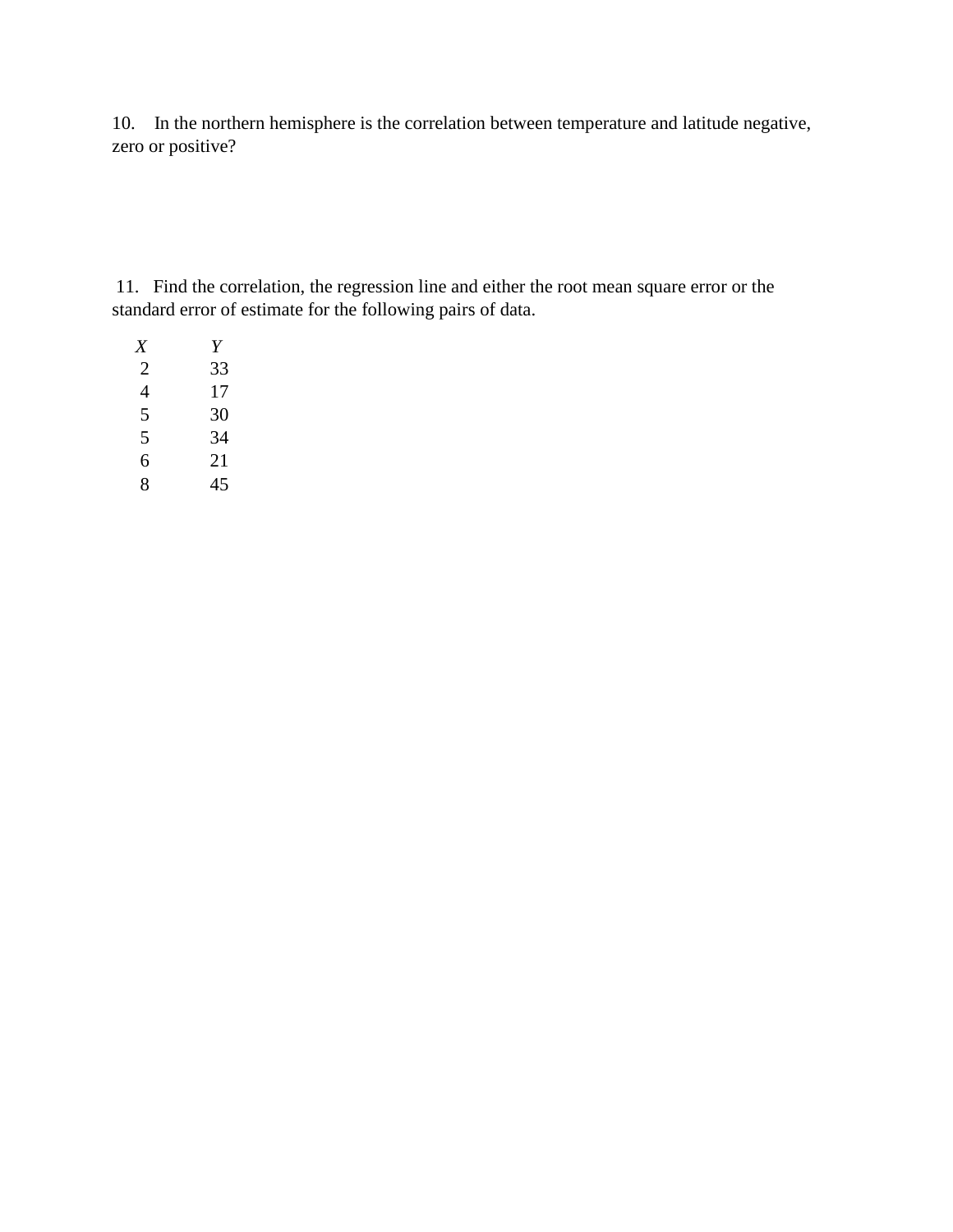12. Multiple regression - see the Excel Printout below:

The following regression was run on consumption of heating oil (in gallons) as a function of average daily temperature and amount of attic installation (in inches).

| <b>REGRESSION STATISTICS</b> |             |         |           |        |          |
|------------------------------|-------------|---------|-----------|--------|----------|
| Multiple R                   | .86466      |         |           |        |          |
| R Square                     | .74764      |         |           |        |          |
| Adjusted R Square .70558     |             |         |           |        |          |
| <b>Standard Error</b>        | 70.469      |         |           |        |          |
| <b>Observations</b>          | 15          |         |           |        |          |
| <b>ANOVA</b>                 |             |         |           |        |          |
|                              | df          | SS      | <b>MS</b> | F      | Signif F |
| Regression                   | 2           | 176543  | 88271     | 17.77  | .0003    |
| Residual(Error)              | 12          | 59592   | 4966      |        |          |
|                              |             |         |           |        |          |
|                              | Coefficient | Std-Err | t Stat    | Pvalue |          |
| Intercept                    | 563.11      | 9.11    | 61.83     | .0000  |          |

- a) What is the regression equation?
- b) What is the numerical value of  $\mathbb{R}^2$ ?
- c) What is the numerical value of SSE?
- d) What is the numerical value of the typical prediction error?
- e) Test  $b_1 = 0$  vs  $b_1 \neq 0$  Temperature, take  $\alpha = .05$ .

TEMP -4.51 .89 -5.03 .0003 INSUL -29.32 6.59 -4.45 .0008

- f) Test if Insulation has a negative effect on heating oil, take  $\alpha = .05$ .
- g) Interpret the results of the tests in question (e) and question (f) in English.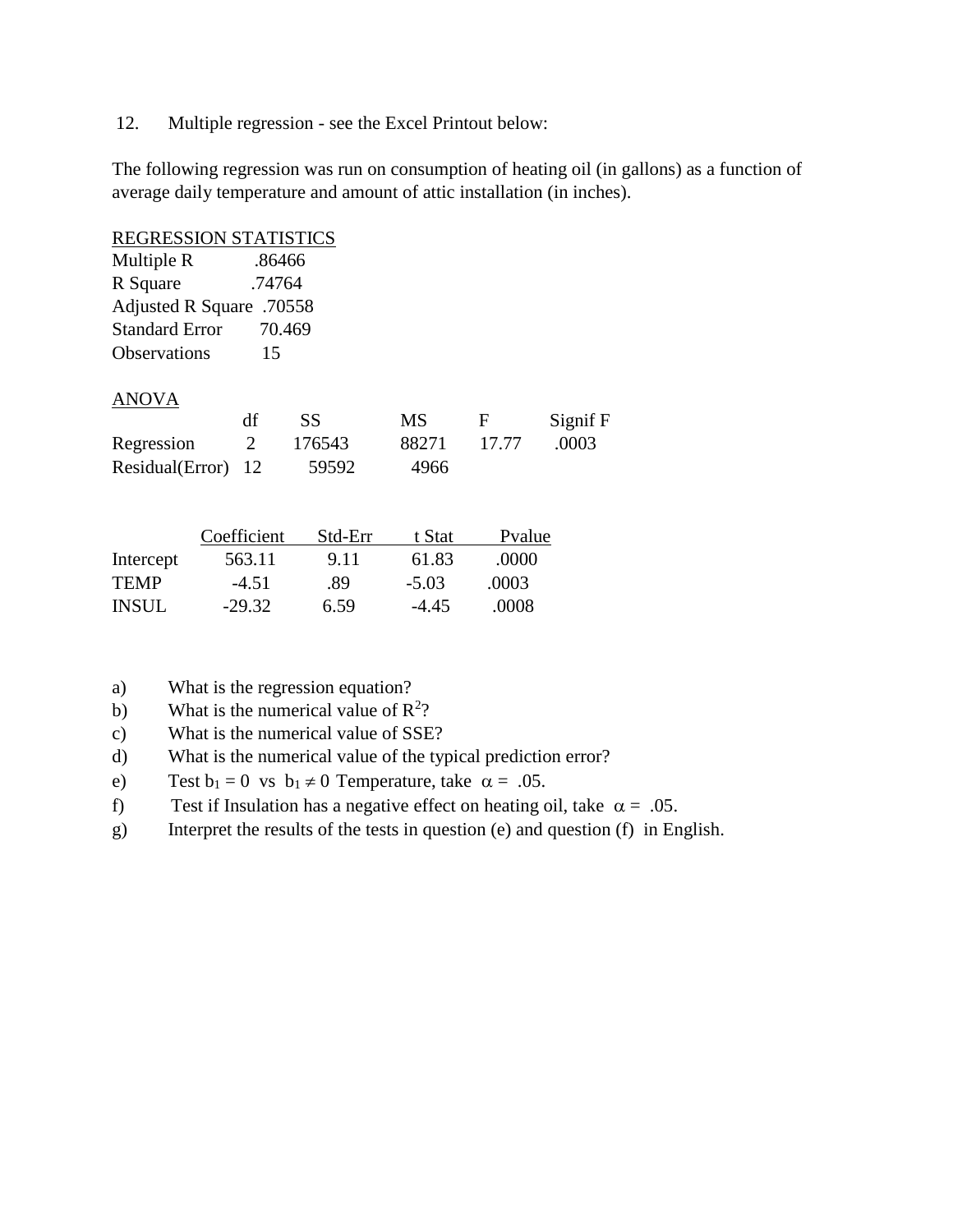343 Proficiency Exam Practice Problems Solutions

## 1. On the normal curve find the area

| a) between $-.88$ and $1.62$ | Ans. = $.9474 - .1894 = .7580$ |
|------------------------------|--------------------------------|
| b) to the right of .44       | Ans. $= 1 - .6700 = .3300$     |

| Find z if the area            |                                                    |
|-------------------------------|----------------------------------------------------|
| c) to the right is $.62$      | Ans. $z=-.31$ , large area to the right            |
|                               | means z is negative, finding .6200 in              |
|                               | the body of the z table gives $z = .31$            |
| d) between 0 and z is $.2088$ | Ans. $z = .55$ , z could be positive or negative,  |
|                               | assume z is positive. If between 0 and z is        |
|                               | .2088 adding the area to the left of $0=0.5$ gives |
|                               | an area to the left of z of .7088. From the        |
|                               | body of the normal table .7088 gives $z = .55$     |

2. On the t-curve with 26 degrees of freedom

| Find the area                                                                                                                |
|------------------------------------------------------------------------------------------------------------------------------|
| a) to the right of $-1.058$<br>Ans. Area= $.85 = 1 - .15$                                                                    |
| b) between 1.706 and 2.479<br>Ans. Area= $.04$ = area to the right of 1.706 minus<br>the area to the right $2.479 = .05-.01$ |
| Find t if the area                                                                                                           |
| c) to the left of t is $.0025$<br>Ans. $= -3.067$ , small area to the left means t is                                        |
| negative, .0025 and 26df give $t=3.067$ but final                                                                            |
| answer is negative.                                                                                                          |
| d) between $-1.315$ and t is .895<br>Ans. $t = 2.779$ ,                                                                      |
| t must be positive since there is a large area between                                                                       |
| -1.315 and t From t-table the area to the left of -1.315                                                                     |
| is .10, between $-1.315$ and t is .895, so to the right                                                                      |
| of t is $1 - .10 - .895 = .005$ Finding 0.05 and 27df gives                                                                  |
| $t=2.779$                                                                                                                    |
|                                                                                                                              |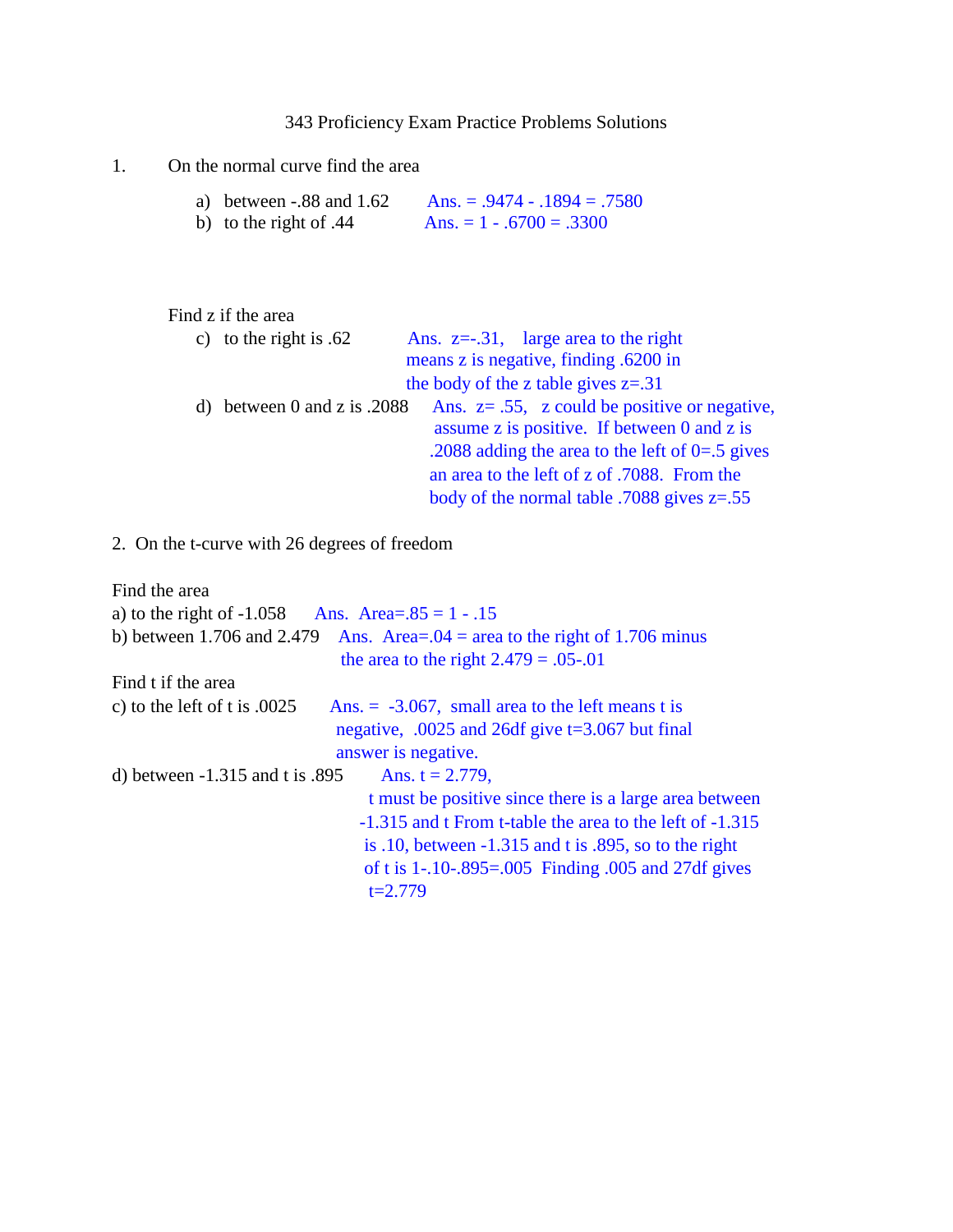3. The Wellness Center Poll: WeLikeStudents U built a new Wellness and Exercise Center one year ago on campus. The university administration wants to know whether the students at their school like the new Wellness Center. The administration sends a letter to all students who live on campus to get their opinion. The letter starts with the following questions: Have you been to our brand new beautiful Wellness Center? Don't you love our new Wellness Center. To reply to the poll students are asked to send the letter back to the President of WeLikeStudents U.

Name any biases in this poll. Give both the statistical names and an English description.

There is Selection Bias or Coverage Bias since students not living on Campus are excluded from the poll. Selection Bias occurs when part of the population is never sampled.

There is Non-Response Bias in this poll because some students will not respond to the letter and will not send anything back to the administration. Non-Response bias happens when you have decided to sample someone and you do not get their opinion.

There is Response Bias in this poll because the questions are slanted. Even if the new Wellness Center is really nice, the word beautiful should not be in the question The phrase Don't you love our new Wellness Center suggests a particular example. Response Bias happens when for whatever reason you get an answer from a person which is different from what they really believe.

4. A statistics professor is interested in the price of statistics textbooks. In a sample of 20 statistics books the average price was \$145 with a standard deviation of \$22. Find an 80% tconfidence interval for  $\mu$  the true average price of a statistics textbook.

This is a sample standard deviation (=s) since the average and standard deviation are connected to the sample size n=20. Because this is a sample standard deviation this is a t-confidence interval.

$$
\overline{X} \pm t \cdot s / \sqrt{n}
$$

With an 80% confidence interval there is a .8 probability in the middle of the curve. This gives a .1 probability in the right tail. From the t-table with 20-1=19 degrees of freedom the multiplier is  $t=1.328$ 

> CI is  $145\pm1.328*22/\sqrt{(20)}$ CI is  $145\pm6.533$  or  $138.467$  to  $151.533$

If  $\mu$  is the true average price of a statistics textbook (=population average) then we believe that \$138.467≤ µ ≤\$151.533 with 80% confidence.

4.a) Is \$155 too high for the true average price of a statistics textbook? Explain.

Since we think  $$138.467 \leq \mu \leq $151.533$ . We think  $\mu = $155$  is too high for the true average price of a statistics textbook, it is outside the confidence interval.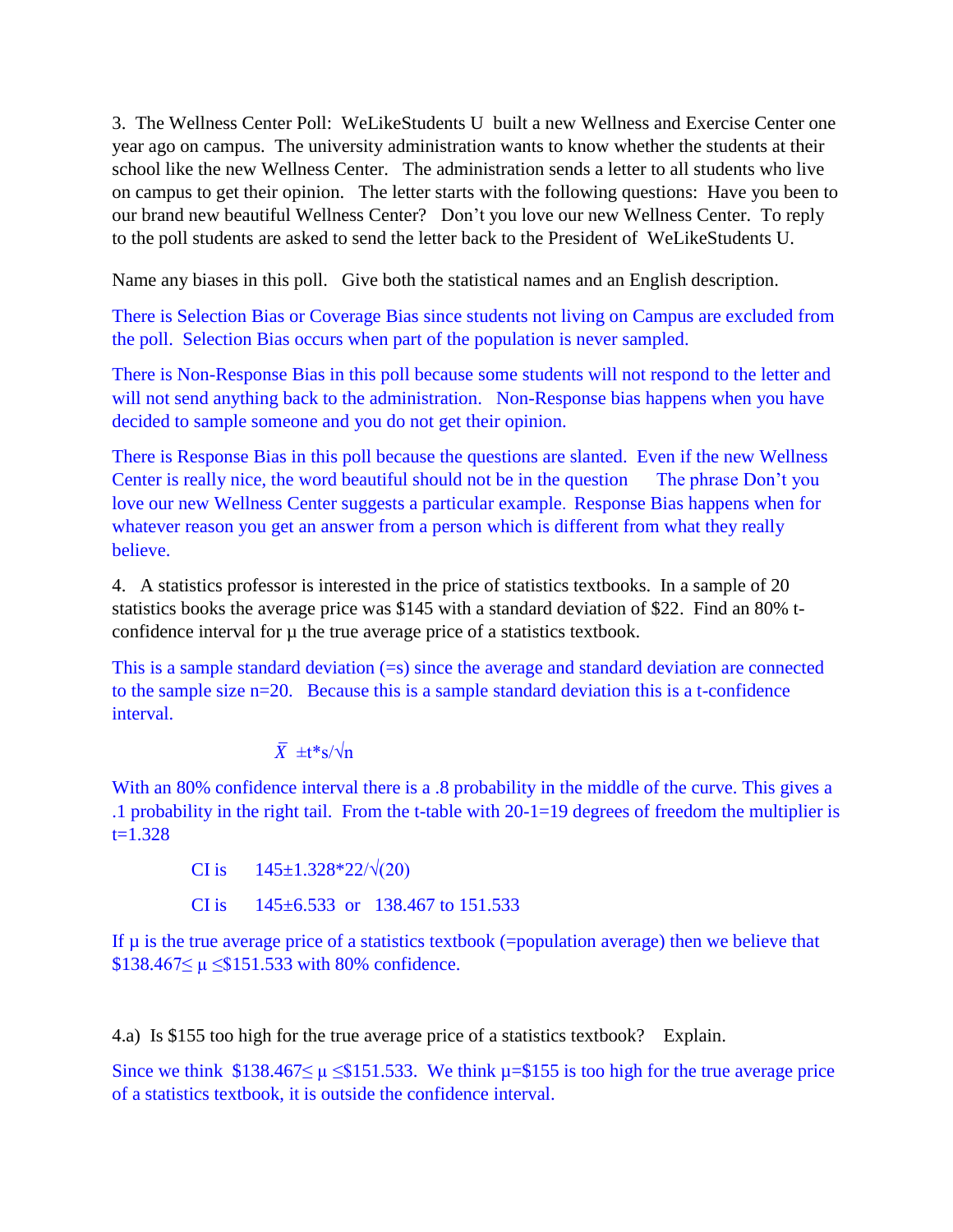5. A loyal McDonald's customer wants to know how many French fries are in a box of Super Sized fries to within 2 fries with 99% probability. If the SD for the number of fries in Super Sized boxes is 9, how many French fry boxes must be checked?

 $n = z^2 \sigma^2/E^2 = 2.57^2 9^2/(2^2) = 133.75$  Round up and look at 134 boxes.

To find z put .99 in the middle, which means .01 in both tails and .005 in one

tail. Finding  $.005$  in the body of the normal table gives  $z = -2.57$ 

6. A tomato juice manufacturer wants to add spicy tomato juice to the products it sells. To make the juice spicy, it must add precisely one half teaspoon of pepper to a can of tomato juice. If it adds more it will be too spicy and if adds less than one half teaspoon of pepper it will not be spicy enough. The manufacturer has a machine for putting in pepper with an SD of .1 teaspoons. A sample of 20 cans averages .55 teaspoons of pepper to it. At level of significance .01 has the correct amount of spice been added?

Since the SD is known it is the Population  $SD = \sigma$ . Since we have the Population SD this is a Ztest.

Null  $\mu = .5$ Alt  $\mu \neq 5$  Do not want too much or too little.  $Z(Stat) = (.55-.5)/[.1/\sqrt{(20)}] = 2.236$  $Z(Reject)=\pm 2.57$  Split  $\alpha=01$  in half and look up .005 in normal table to get  $z(rej)=2.57&2.57$ 

Since the Critical Values are  $\pm 2.57$  and the test statistic Z(Stat)=2.236 lies inside the critical values we accept the null.

6.a) What is your conclusion in English?

Since we accepted the null we believe the null is true. We believe that  $\mu$ =.5 and conclude that the amount of pepper in the tomato juice is correct.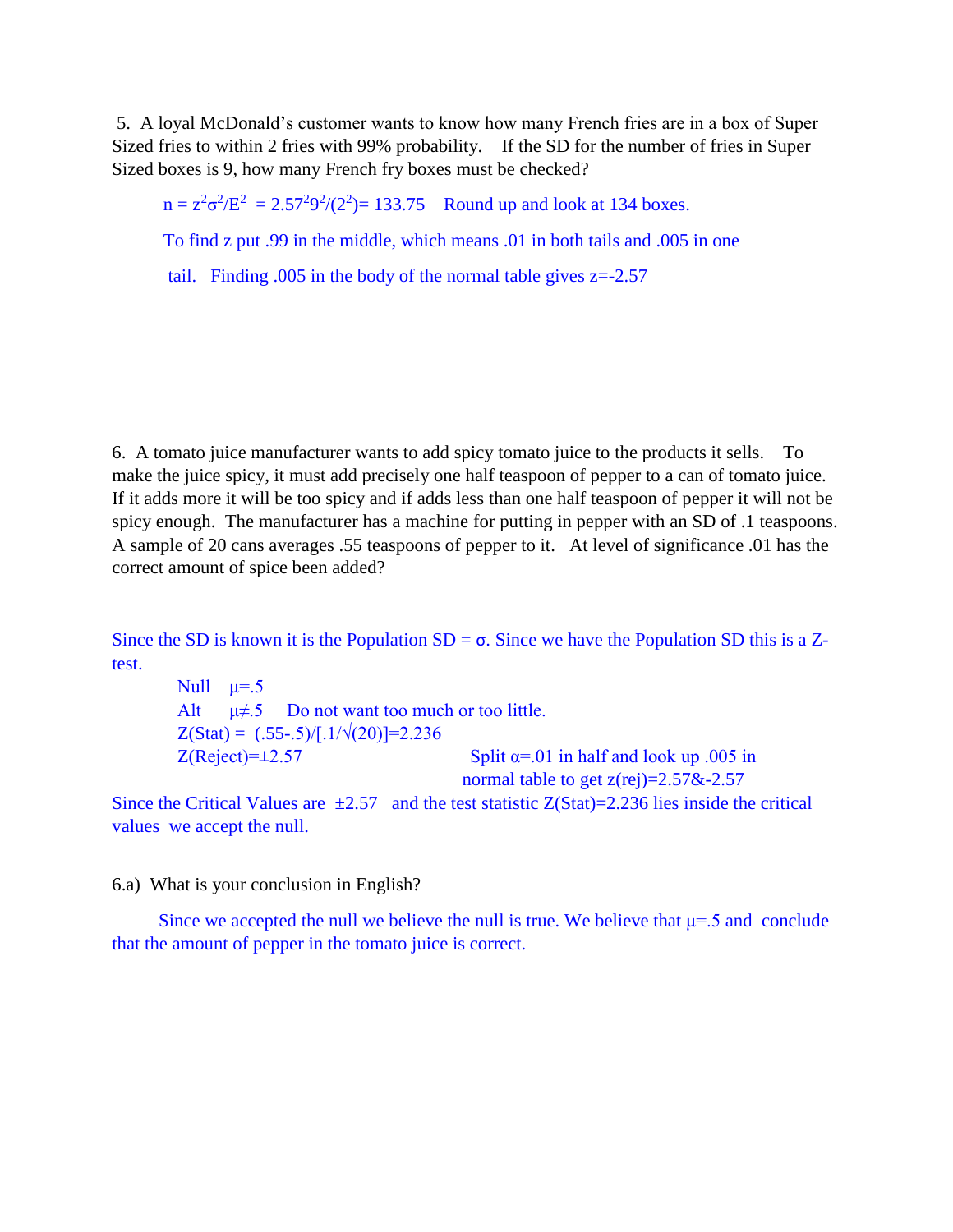7. The US Chamber of Commerce believes that 30% of Americans like to go to Starbucks. In a random sample of 100 Americans 45 of them like to go to Starbucks. With  $\alpha = .10$  is the Chamber of Commerce correct?

Is this a One Sample Z-test, a One Sample t-test, or a One Sample Z-test for Proportion (= a One Sample Binomial Test? (You do not have to carry out the test.)

For each of the 100 Americans we want to know if they are they like to go to Starbucks. Each American will say yes or no. Here 45 Americans said yes and 55 Americans said no. This is Binomial Data and we would do a One Sample Z-test for Proportion. The problem did not ask the test to be performed but if it did this would be the solution.

Null  $p=.3$ Alt  $p \neq 3$  If too many or too few like Starbucks we would reject the null.  $Z(Stat) = (.45-0.3)/[(0.3)(1-.3)/\sqrt{(100)}]=3.273$  $Z(Reject)=\pm 2.57$  Split  $\alpha$ =.10 in half and look up .05 in normal table to get  $z(rej)=1.645\&-1.645$ 

Since the Critical Values are  $\pm 1.645$  and the test statistic Z(Stat)=3.273 lies outside the critical values we reject the null. We would conclude that the US Chamber of Commerce is not correct.

8. Past experience indicates that the standard deviation for the number of bathing suits owned by teenagers is 3 in both California and Florida. A movie agent claims that the mean number of bathing suits is higher in California than in Florida. A sample of 20 California teenagers owned on average 7 bathing suites, while 20 Florida teenagers averaged 5 bathing suites owned. At  $\alpha = .025$  what is your opinion? Do a Two Sample Z-test.

The standard deviations come from past experience so we are willing to believe that they are  $\sigma_1$ and  $\sigma_2$  hence the two sample Z-test.

Null  $\mu_1 = \mu_2$  On average both are the same.

Alt.  $\mu_1 > \mu_2$  Population 1 Mean (California) is larger than the Population 2 Mean (Florida)  $Z(Stat) = (7-5)/[\sqrt{(3^2/20 + 3^2/20)}] = 2.108$  $Z(Reject)=\pm 2.57$   $\alpha = .025$  in half and look up .025 in normal table to get  $z(rej)=1.96$ 

Since the Critical Value is  $+1.96$  and the test statistic  $Z(Stat)=2.108$  lies to the right of the critical value we reject the null. We conclude that California teenagers have more bathing suits.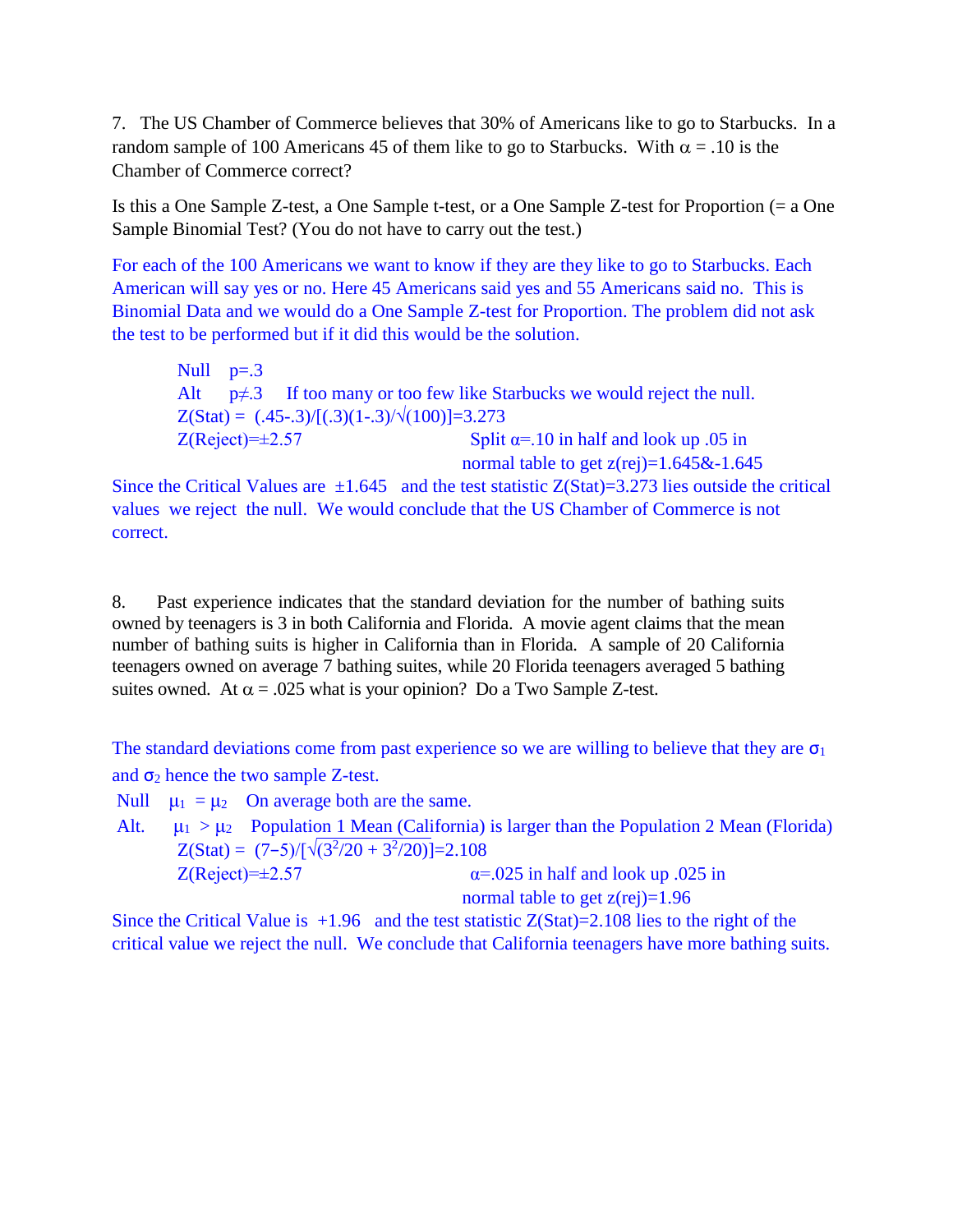9. Santa Claus needs to know who has more toys, boys or girls. A sample of 20 boys had an average of 60 toys with a standard deviation of 10 toys, while a sample of 25 girls averaged 40 toys with an SD of 15. Carry out a Two Sample t-test at  $\alpha = 01$ .

The averages and standard deviations are connected to the sample sizes  $n_1=20$  and  $n_2=25$  so the SDs are sample SDs giving a Two Sample t-test.

Null  $\mu_1 = \mu_2$  On average both are the same.

Alt.  $\mu_1 \neq \mu_2$  Population 1 Mean (Boys) is different than the Population 2 Mean (Girls) The problem does not say who has more so make it a  $\neq$  alternative.

t(Stat) =  $(60-40)/[\sqrt{(10^2/20 + 15^2/25)}]$ =5.345

$$
df = \frac{\left[\frac{10^2}{20} + \frac{15^2}{25}\right]^2}{\frac{1}{19}\left[\frac{10^2}{20}\right]^2 + \frac{1}{24}\left[\frac{15^2}{25}\right]^2} = 41.784
$$

This calculation for the degrees of freedom can be done with either a TI-83 or TI-84 or TI-Nspire.

Round the df down to 41 degrees of freedom. It is better to round down than to round up. Split  $\alpha$ =.01 in half and look up .005 with 41 df in the t-table to get t(rej)=2.701

$$
t(Reject) = \pm 2.701
$$

Since the Critical Values are  $\pm 2.701$  and the test statistic t(Stat)=5.345 lies outside the critical values we reject the null. We conclude that Boys and Girls do not have the same number of toys.

If your t-table does not have 41df you can use 40 df or even 30 df if your table does not have 40 df.

10. In the northern hemisphere is the correlation between temperature and latitude negative, zero or positive?

The latitude at the equator is  $0^{\circ}$  and it is warm there. In the northern hemisphere as latitude increases you are going further north and the temperature gets colder and colder. As latitude goes up the temperature goes down. There is a (strong) negative correlation between temperature and latitude.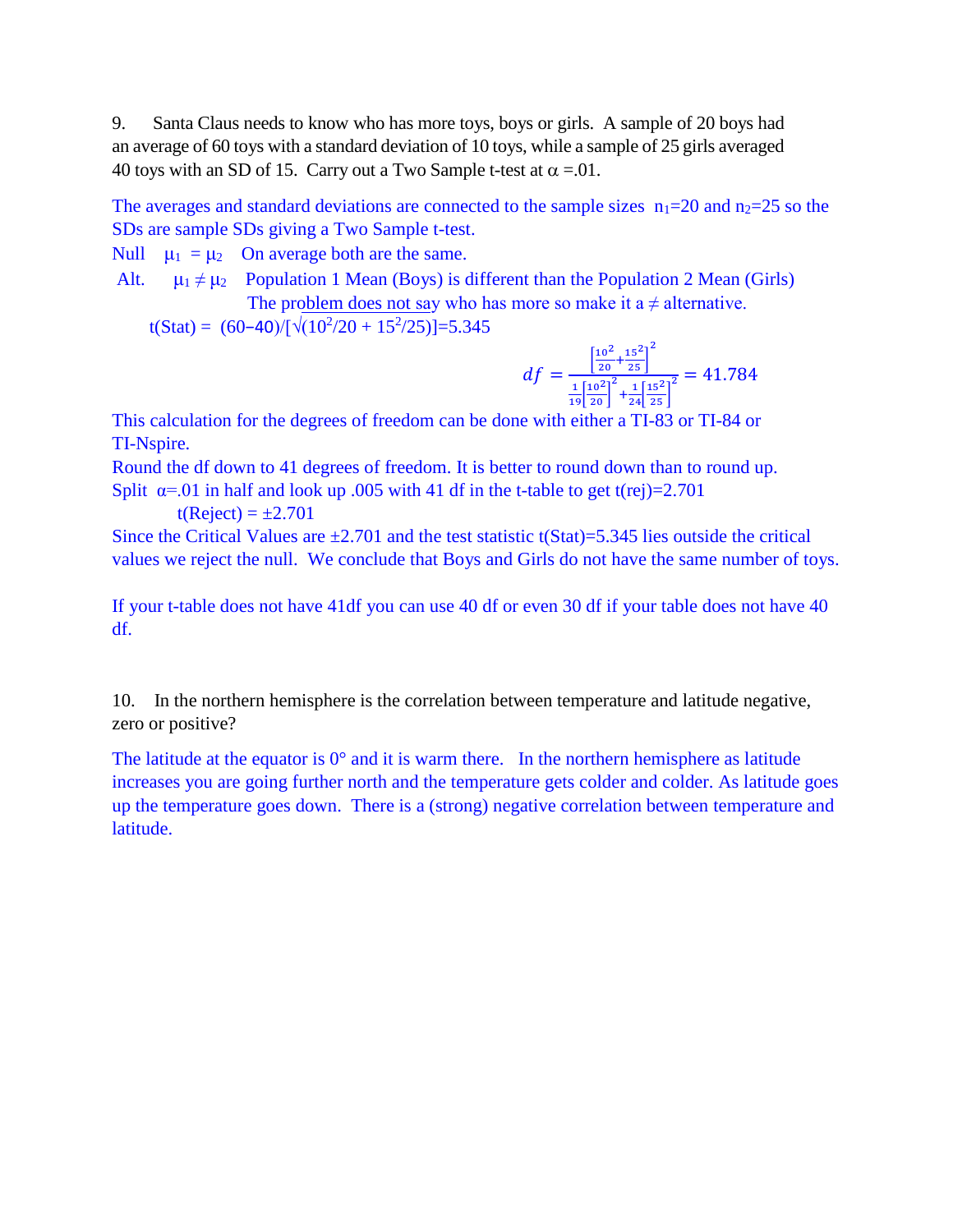11. Find the correlation, the regression line and either the root mean square error or the standard error of estimate for the following pairs of data.

| X | Y  |
|---|----|
| 2 | 33 |
| 4 | 17 |
| 5 | 30 |
| 5 | 34 |
| 6 | 21 |
| 8 | 45 |

To compute the correlation:

|       |          |          |                | Column1 Column2 Column3 Column4 Column5 Column6                                                    |            | Column <sub>7</sub> |
|-------|----------|----------|----------------|----------------------------------------------------------------------------------------------------|------------|---------------------|
| X     |          |          |                | Y $(X - \bar{X})$ $(Y - \bar{Y})$ $(X - \bar{X})(Y - \bar{Y})$ $(X - \bar{X})^2$ $(Y - \bar{Y})^2$ |            |                     |
|       | 33       | $-3$     | 3              | -9                                                                                                 | 9          |                     |
|       | 17       | $-1$     | $-13$          | 13                                                                                                 |            | 169                 |
|       | 30       | $\Omega$ | $\mathbf{0}$   | $\Omega$                                                                                           |            | $\theta$            |
|       | 34       | $\Omega$ | $\overline{4}$ | 0                                                                                                  |            | 16                  |
| 6     | 21       |          | $-9$           | $-9$                                                                                               |            | 81                  |
|       | 45       | 3        | 15             | 45                                                                                                 |            | 225                 |
| $X=5$ | $Y = 30$ |          |                | $SSXY = 40$                                                                                        | $SSX = 20$ | $SSY = 500$         |

 $\overline{X} = 5$   $\overline{Y} = 30$   $SSXY = 40$   $SSX = 20$   $SSY = 500$ <br>  $SSXY = \sum (X - \overline{X})(Y - \overline{Y}) = \sum (X_i - \overline{X})(Y_i - \overline{Y})$ ,  $SSX = \sum (X_i - \overline{X})^2 = \sum (X_i - \overline{X})^2$ 2 (*SSXY* = 40 *SSX* = 20 *SSY* = 500<br>  $(\bar{X})(Y - \bar{Y}) = \sum (X_i - \bar{X})(Y_i - \bar{Y})$ ,  $SSX = \sum (X_i - \bar{X})^2 = \sum (X_i - \bar{X})(X_i - \bar{X})^2$ <br>  $(\bar{X})(Y - \bar{Y}) = \sum (X_i - \bar{X})(Y_i - \bar{Y})^2$  $SSXY = \sum (X - \bar{X})(Y - \bar{Y}) = \sum (X_i - \bar{X})^i$ <br>  $SSY = \sum (Y_i - \bar{Y})^2 = \sum (Y_i - \bar{Y})(Y_i - \bar{Y})$  $\frac{20}{2}$  = 2  $S_X = \sqrt{\frac{SSX}{1}} = \sqrt{\frac{20}{5 \cdot 1}} = 2$  $\frac{500}{1}$  = 10  $=\sqrt{\frac{SSY}{1}} = \sqrt{\frac{500}{5}} = 10$ 

$$
S_X = \sqrt{\frac{SSX}{n-1}} = \sqrt{\frac{20}{6-1}} = 2 \quad S_Y = \sqrt{\frac{SSY}{n-1}} = \sqrt{\frac{500}{6-1}} = \frac{SSXY}{(n-1)} = \frac{40}{(6-1)} = 4
$$

$$
Corr = r = \frac{SSXY/(n-1)}{S_X \square S_Y} = \frac{40/(6-1)}{2\square 0} = .4
$$

For the regression equation  $Y = a + bX$  we have:

the slope has the formula  $b = r \frac{v_y}{g} = \frac{332 \lambda T}{g g} = \frac{\sum (rT_i - rT)(r_i)}{\sum (y - \overline{y})^2}$  $(X_i - \overline{X})(Y_i - \overline{Y})$  $\frac{Y_Y}{X} = \frac{SSXY}{SSX} = \frac{\sum (X_i - \overline{X})(Y_i)}{\sum (X_i - \overline{X})}$  $\sum_{X}$  *SSX i*  $\sum_{i}$  (*X<sub>i</sub>*  $S_Y = \frac{SSXY}{X} - \sum (X_i - \overline{X})(Y_i - \overline{Y})$  $b = r$  $\frac{S_Y}{S_X} = \frac{SSXY}{SSX} = \frac{\sum (X_i - X)(Y_i - \overline{X})}{\sum (X_i - \overline{X})}$  $-\overline{X}$ ) $(Y_i - \overline{Y})$  $= r \frac{S_Y}{S_X} = \frac{SSXY}{SSX} = \frac{\sum (X_i - \overline{X})}{\sum (X_i - \overline{X})}$  $\sum$  $\overline{\sum}$ 

and  $a = \overline{Y} - b\overline{X}$  where *b* is the slope.

For the data set  $(X,Y) = (2,33) (4,17) (5,30) (5,34) (6,21) (8,45)$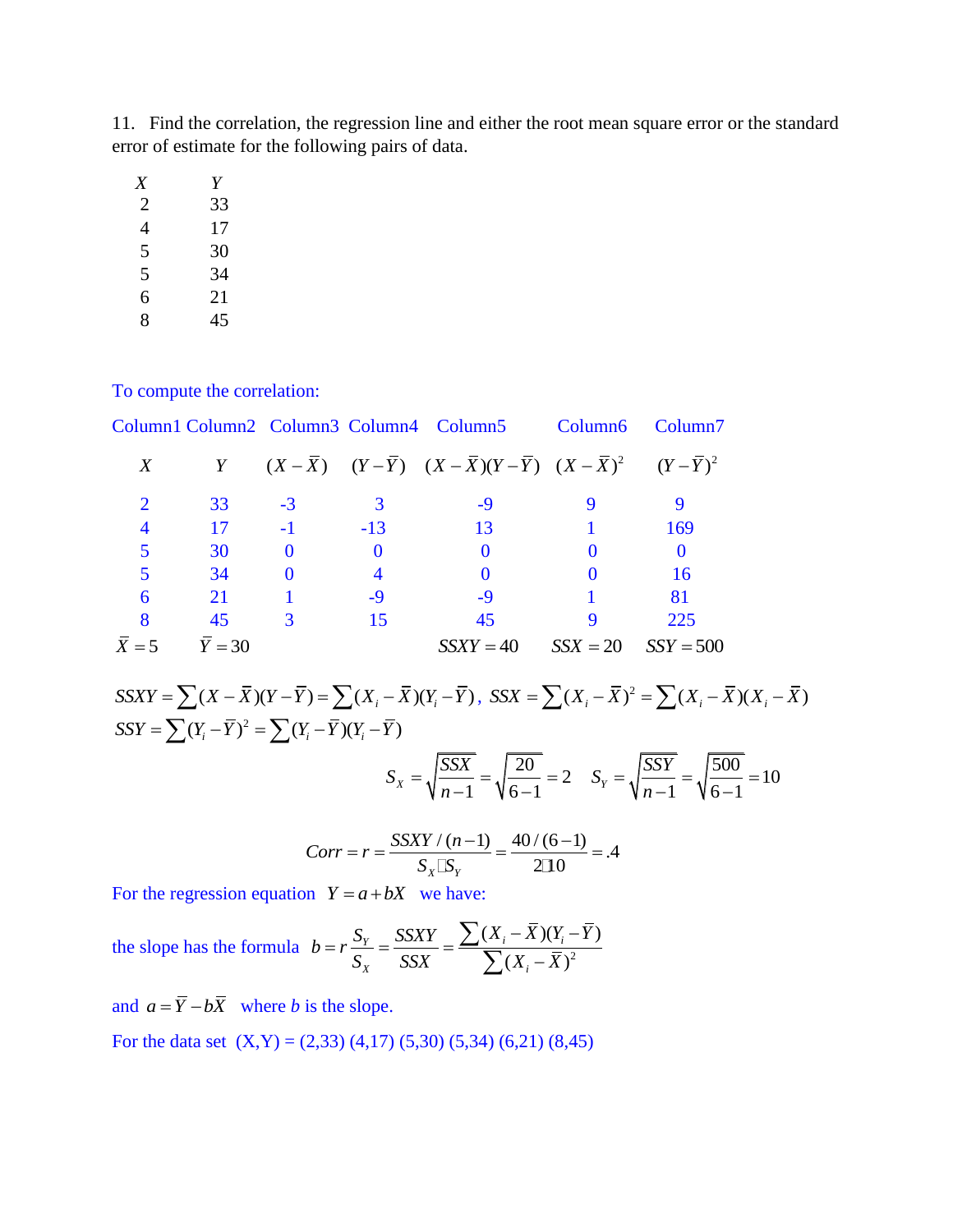we have from above  $\overline{X} = 5$ ,  $\overline{Y} = 30$ ,  $S_x = 2$ ,  $S_y = 10$ ,  $r = .4$  so that the slope

$$
b = r \frac{S_Y}{S_X} = (.4) \frac{10}{2} = 2
$$
  
or 
$$
b = \frac{SSXY}{SSX} = \frac{40}{20} = 2.
$$

The intercept is  $a = \overline{Y} - b\overline{X} = 30 - 2 \cdot 5 = 20$ . So the regression equation is  $Y = a + bX = 20 + 2X$ 

To compute the RMSE you must do the calculation

|   |    |                             | PredictionError |                                        |  |
|---|----|-----------------------------|-----------------|----------------------------------------|--|
|   |    | $X$ $Y$ $\hat{Y} = 20 + 2X$ | $Y-\hat{Y}$     | $(Y-\hat{Y})^2$                        |  |
| 2 | 33 | 24                          | 9               | 81                                     |  |
|   | 17 | 28                          | $-11$           | 121                                    |  |
| 5 | 30 | 30                          |                 |                                        |  |
| 5 | 34 | 30                          |                 | 16                                     |  |
| 6 | 21 | 32                          | $-11$           | 121                                    |  |
| 8 | 45 | 36                          | 9               | 81                                     |  |
|   |    |                             |                 | $SSE = 420 = \sum (Y_i - \hat{Y}_i)^2$ |  |

 $\frac{420}{1}$  = 8.3666 6  $RMSE = \sqrt{\frac{SSE}{m}}$  $=\sqrt{\frac{SSE}{n}} = \sqrt{\frac{420}{6}} = 8.3666$  This is a typical prediction error.

The standard error of estimate is defined as 2  $s = \sqrt{\frac{SSE}{\epsilon}}$ *n*  $=$  $\overline{a}$ so in this data set  $s = \sqrt{\frac{420}{10}} = 10.247$  $\frac{1}{6-2}$  $s = \sqrt{\frac{420}{5.2}} = 10$  $\overline{a}$ .

There are alternative formulas for correlation and regression. They will give equivalent results.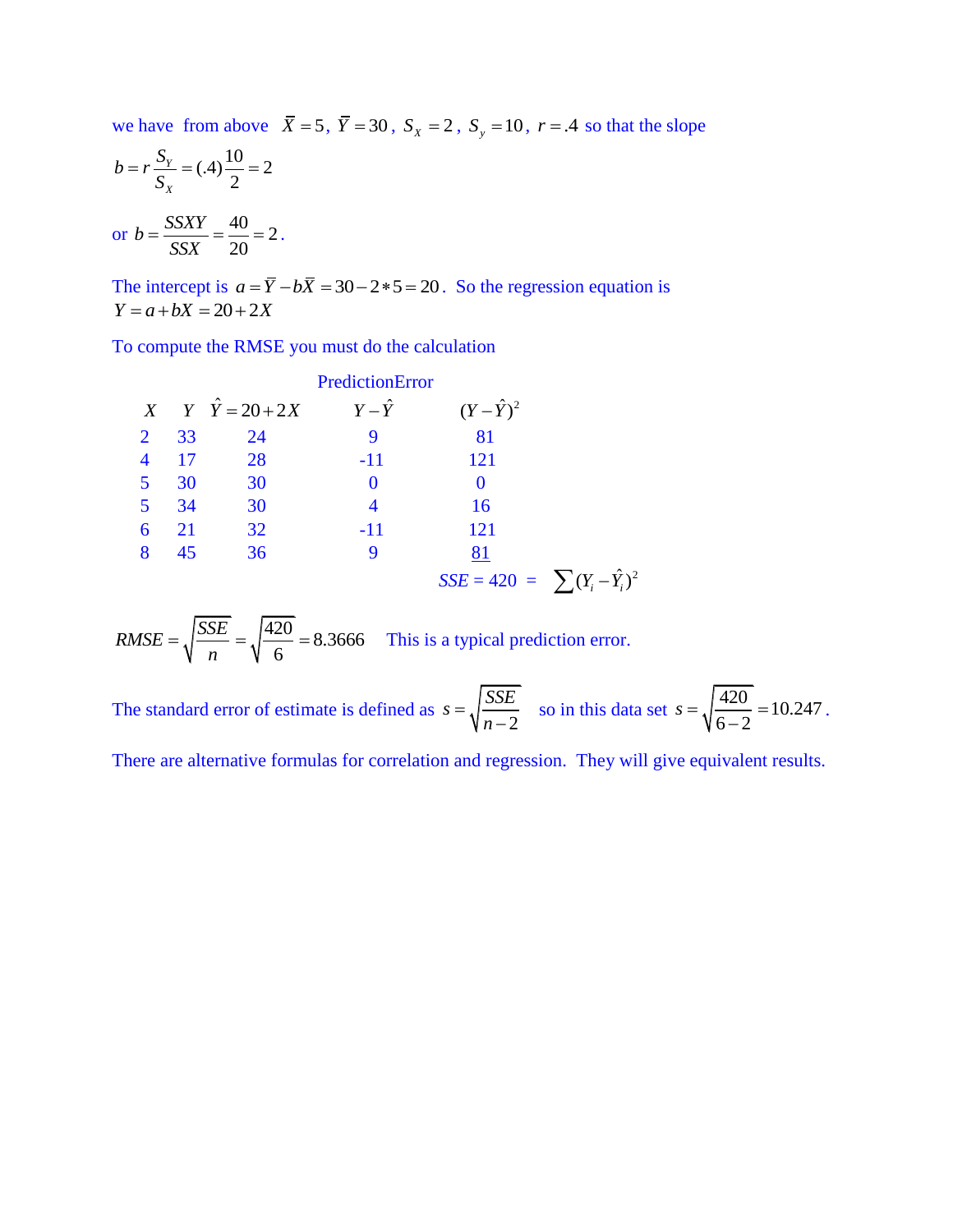12. Multiple regression - see the Excel Printout below:

The following regression was run on consumption of heating oil Y (in gallons) as a function of average daily temperature  $X_1$  and amount of attic installation  $X_2$  (in inches).

| <b>REGRESSION STATISTICS</b> |             |           |           |        |          |
|------------------------------|-------------|-----------|-----------|--------|----------|
| Multiple R                   | .86466      |           |           |        |          |
| R Square                     | .74764      |           |           |        |          |
| Adjusted R Square .70558     |             |           |           |        |          |
| <b>Standard Error</b>        |             | 70.469    |           |        |          |
| <b>Observations</b>          | 15          |           |           |        |          |
| <b>ANOVA</b>                 |             |           |           |        |          |
|                              | df          | <b>SS</b> | <b>MS</b> | F      | Signif F |
| Regression                   | 2           | 176543    | 88271     | 17.77  | .0003    |
| Residual(Error)              | 12          | 59592     | 4966      |        |          |
|                              |             |           |           |        |          |
|                              | Coefficient | Std-Err   | t Stat    | Pvalue |          |
| Intercept                    | 563.11      | 9.11      | 61.83     | .0000  |          |

| <b>INSUL</b> | $-29.32$ | 6.59 | $-4.45$ | .0008 |
|--------------|----------|------|---------|-------|
|              |          |      |         |       |
|              |          |      |         |       |

TEMP -4.51 .89 -5.03 .0003

- a) What is the regression equation?
- b) What is the numerical value of  $\mathbb{R}^2$ ?
- c) What is the numerical value of SSE?
- d) What is the numerical value of the typical prediction error?
- e) Test  $b_1 = 0$  vs  $b_1 \neq 0$  Temperature, take  $\alpha = .05$ .
- f) Test if Insulation has a negative effect on heating oil, take  $\alpha = .05$ .
- g) Interpret the results of the tests in question (e) and question (f) in English.
- a) The regression equation is  $Y = 563.11 4.51X_1 29.32X_2$ .
- b) The numerical value of  $R^2$  is .74764. This is a high  $R^2$ .
- c) The value of SSE is 59592?
- d) What is the numerical value of the typical prediction error? The standard error of estimate is 70.469. This is also the approximate value of the RMSE.
- e) Test  $b_1 = 0$  vs  $b_1 \neq 0$  Temperature, take  $\alpha = .05$ . Null  $b_1 = 0$  (Y = a +0X) X and Y are not related. Alt.  $b_1 \neq 0$  X and Y have some relationship.  $t(Stat) = -5.03$